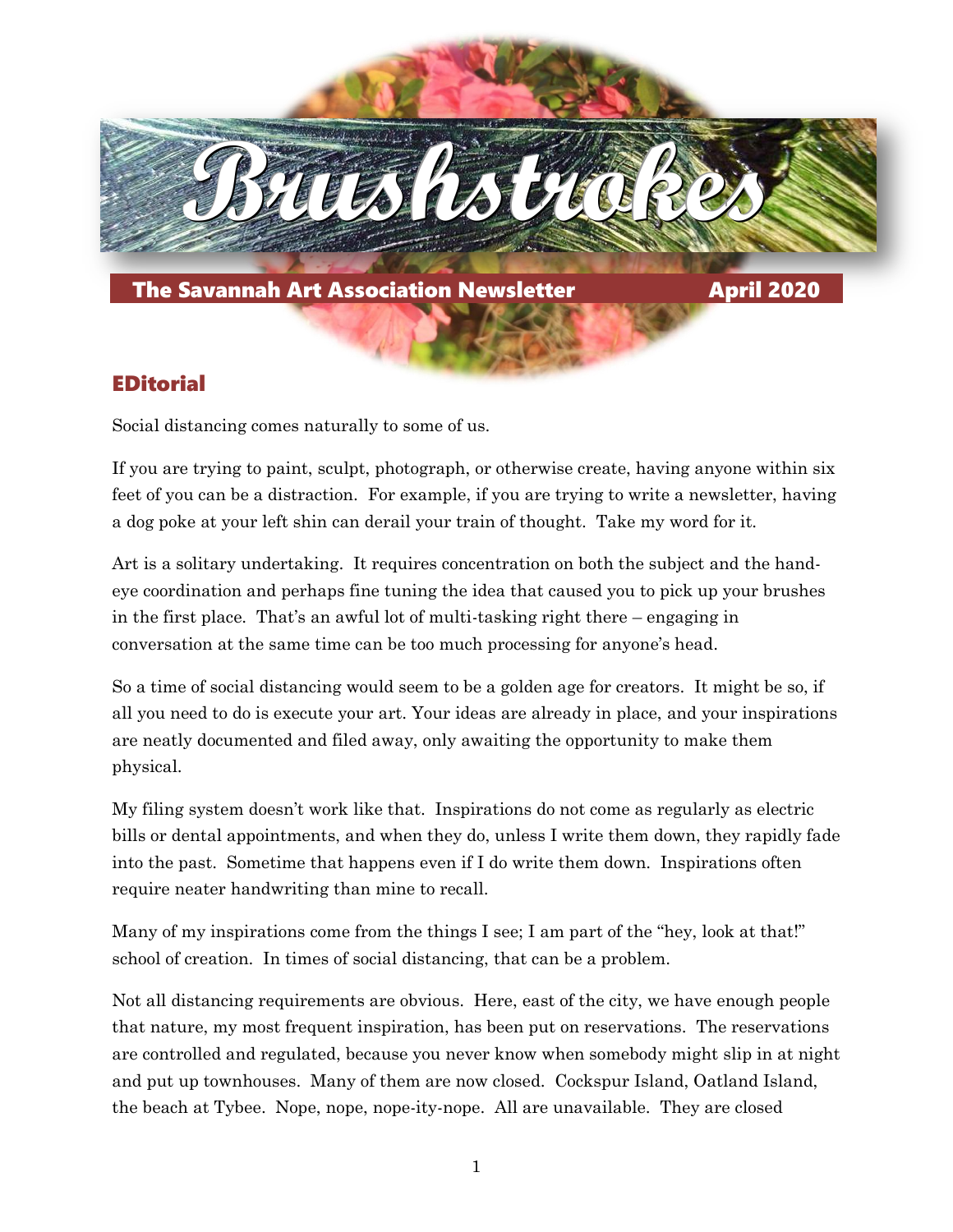because people might congregate there. Explaining to the custodians that you are an artist, not a person, does no good. Again, you may take my word for it.

Some chunks of undeveloped land are available of course, but they now must accommodate everyone who might otherwise be at work or at Cockspur Island, Oatland Island, or the beach. That six-foot restriction can be tricky to enforce.

A big part of art is having it appreciated – non-artists rarely think of that. This is a terrible time to burst on the scene with your innovative, well-thought out and brilliantly executed art. Your art isn't the problem – the scene is. There isn't any scene right now. Exhibitions are out.

As I write this, we are doing well. Chatham County was assigned a grade of B by an organization that measures social distancing. I'm not sure their methodology is all that accurate, but we ought to take compliments when we can. Wyoming got an F, and you wouldn't think social distancing would be that much of a problem in Wyoming. Maybe they still have snow cover, but not quite enough. We don't have that problem.

Stay safe.

**Ed**

# Airport News

#### **Carol Hartley, Chairperson –Airport Gallery**

I would like to wish you well during this difficult time in our world. Our Gallery is a quiet relief for travelers. I have sent off two paintings this month. Congratulations are in order for Kenneth Harrington who sold a small watercolor and Kathy Varadi for her oil. And three more are in the works.

Our show of landscapes has been very well received. Beautiful! As you know it was a judged show. Our judge was Terry Moeller, a professor from SCAD, who herself paints wonderful landscapes.



*Carol Hartley*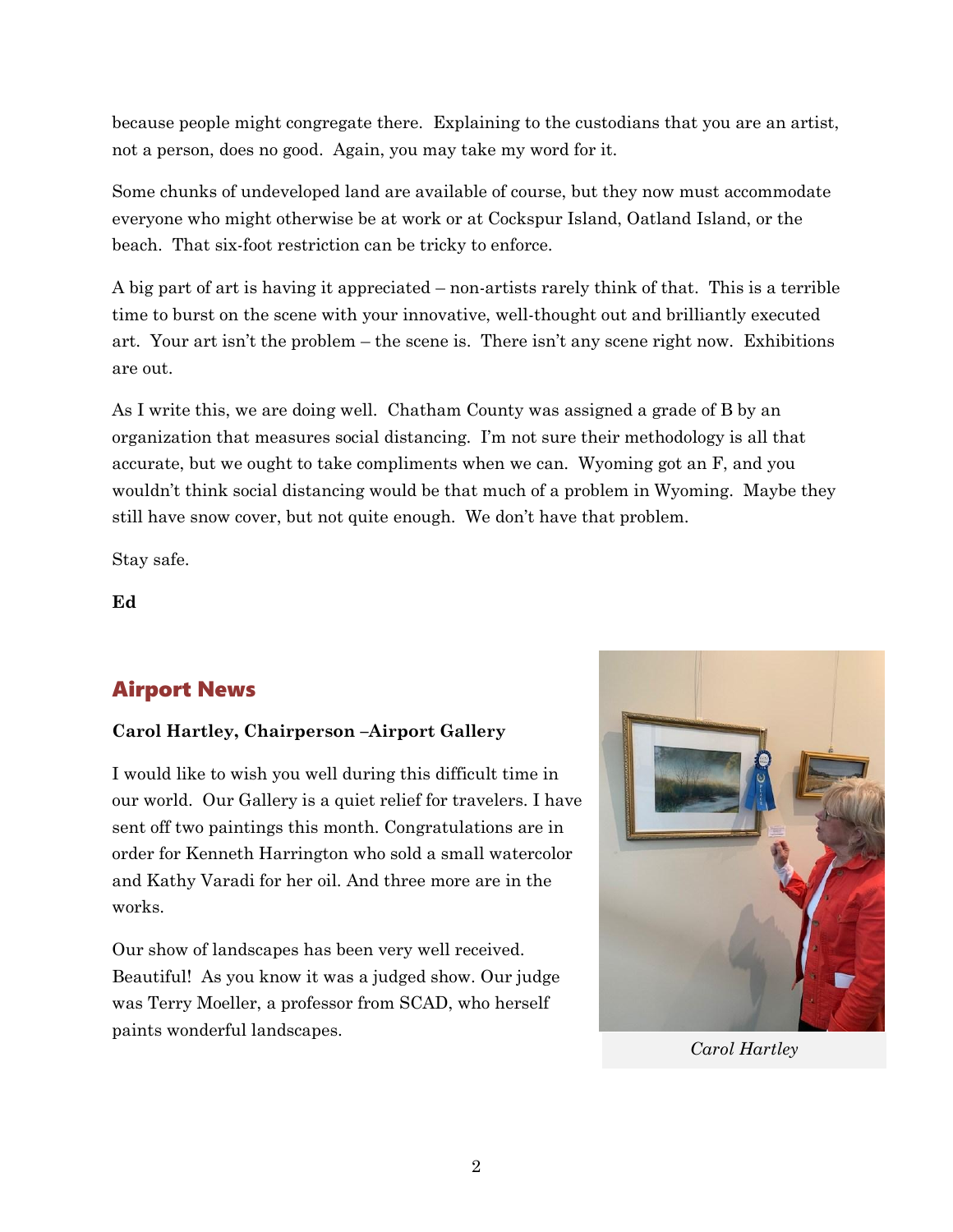Our winners were:

**First Place**: Becky Marcussen – "Savannah Wildlife Refuge" Mixed Media

**Second Place:** John Molino- "Colorful Clearing" Pastel

**Third Place:** Carol Hartley – "Gooseberry Beach, Newport" Oil

#### **Honorable Mention**

Ann Powers-West –"Burnside Causeway" Mary Atkins – "Back Lot" Mimi Diamond – "Nocturne, Moon River Savannah" Sarah Bernzott – "On Liberty Street"



#### **Organization**

Here's how we are organized:

- Carol Hartley Chairperson and Hanging
- Sue Diaz Intake, receiving new work, and monies at the Airport.
- Martha Love Hanging
- John Molino Hanging

We'll announce new dates will be announced for future shows when possible. The Landscape Show will stay up until we get an all clear on our present world situation.

The next show is themed "Life's a Beach". Information forms will be sent out in about a month. Please remember to have your work properly wired for hanging. Thanks.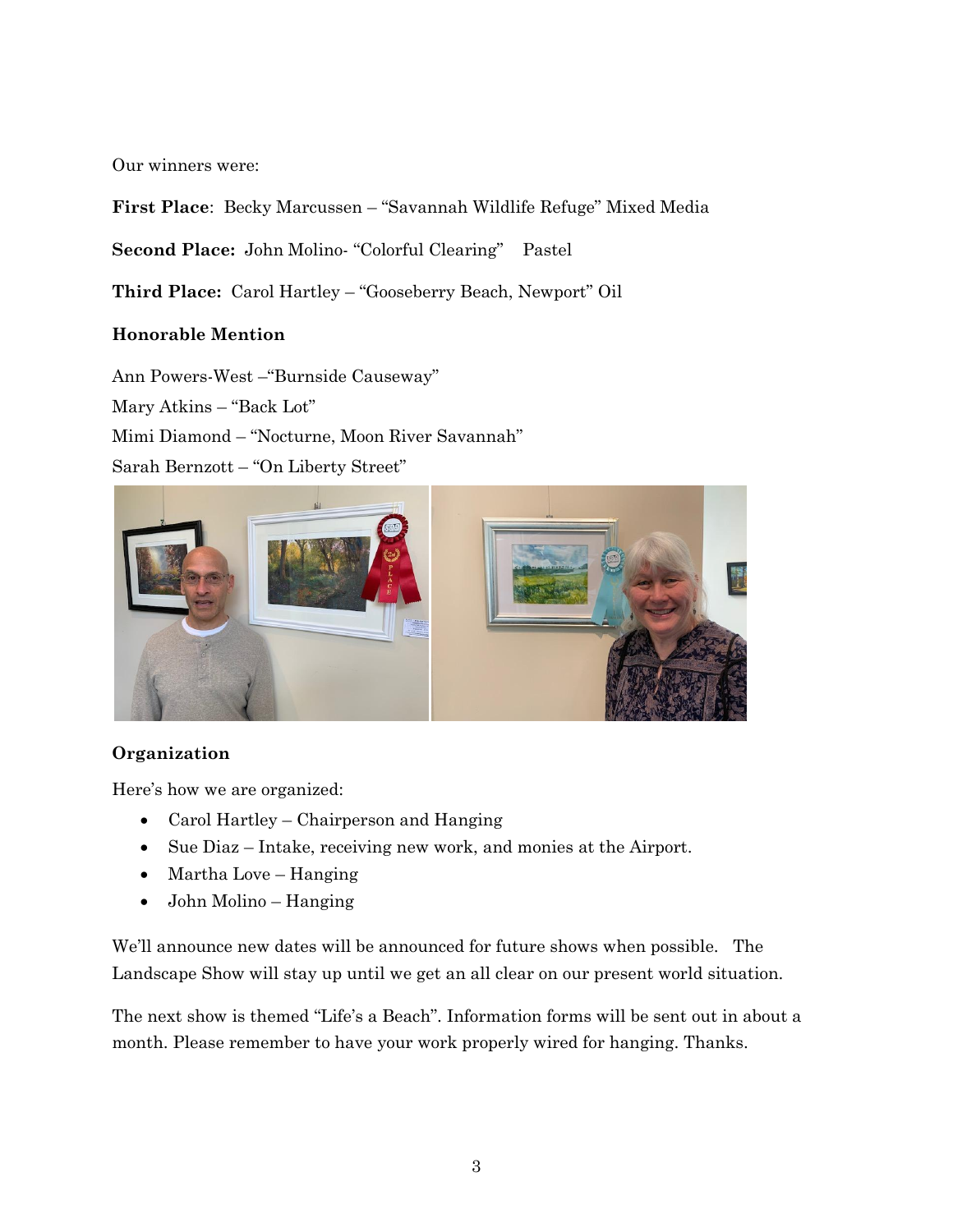Our "Local Wall" is where small works are hung with subjects about life and views of Savannah. It's changed out every two months. Also, more information will be forthcoming about fees for this wall and change out. They will go up slightly to synchronize with how we manage our Members Room in the Chippewa Gallery.



**Aviation Painting Project – Savannah Airport – first and second floor.**

I have met with Conni Reynolds, Marketing Coordinator at the Airport. She has extended our date of finished work until June. There are many spots on the first and second floor to hang our work. Here are some guidelines for now.

**Subject** – Savannah Aviation – Past and Present

**Size of work**: 30x40, 36x48, 18x24 or 22x28; .no smaller. Canvas wrapped, or framed.

Art work will be hung for a six month period.

Any sales will be handled by the artist and buyer. Art must stay up for the entire six month period, and then it can be collected by a buyer. No prices will be advertised.

The Airport Commission will not be responsible for any damage that may occur to the artwork.

The Airport would like these paintings to be done with good taste in mind. If this endeavor is successful, we are encouraged to have a new collection of work to go up after the first six month period. The theme will change. This is a wonderful opportunity for SAA! I want to thank Sarah Bernzott for getting this idea off the ground with the Airport.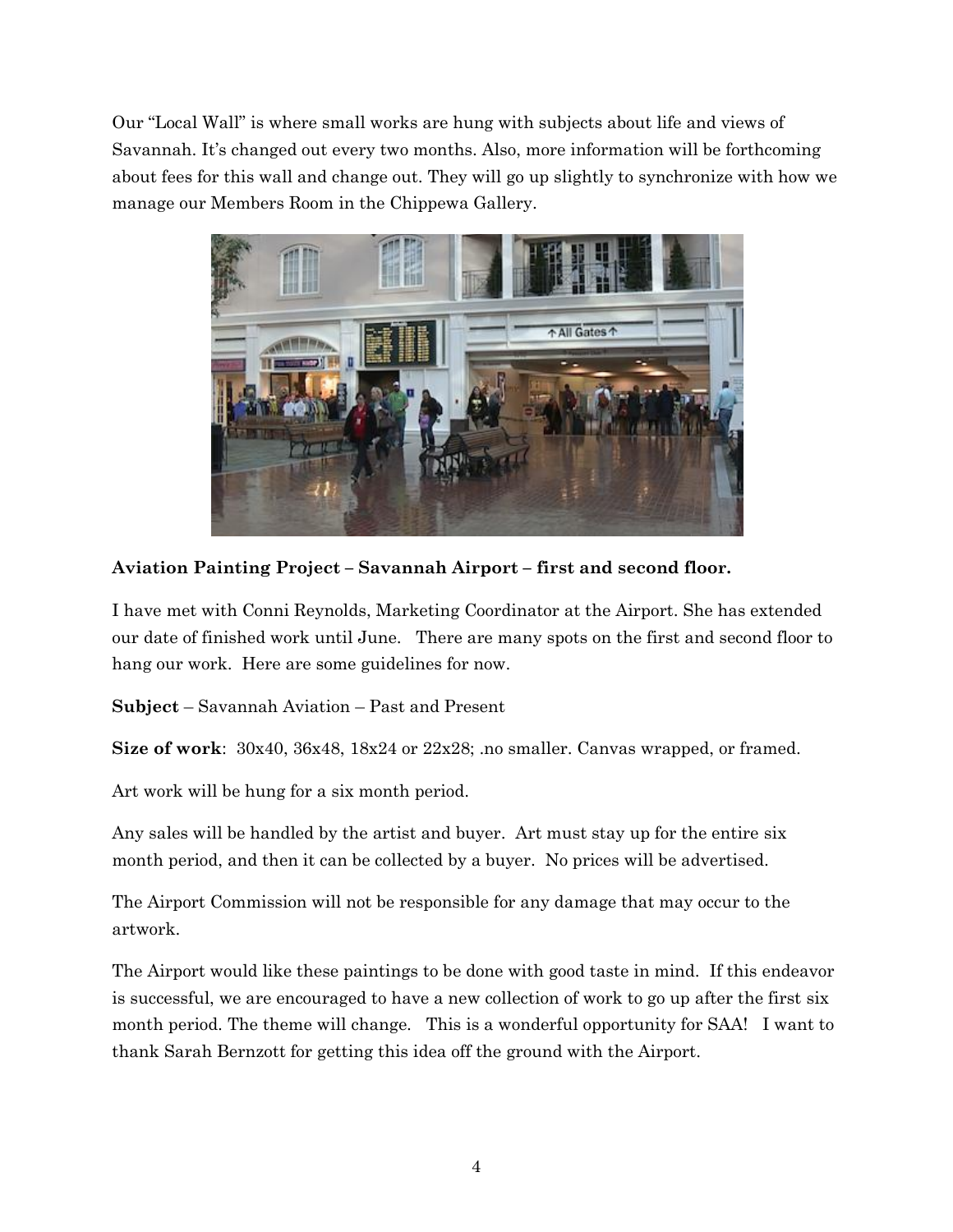Please feel free to contact me with your ideas or questions. If you are moving forward with a painting to exhibit, please make me aware you are working on this project. Many thanks, and I am excited and hope we can make a grand showing of our work!



Contact me at: chchartley@gmail.com or (912) 659-0098

### At The Gallery



The Gallery has been closed since mid-March for the required "Stay At Home" Policy. We will be happy to re-open when the experts tell us it I ssafe to do so and visitors have returned to out city.

In the meantime, Tiffany Taylor, in lieu of her Art Walk, has told us about sending a 30 second video about our gallery to [News@WJCL.com,](mailto:News@WJCL.com) which they will post on their Facebook page. Tiffany will post the same video on the Savannah Art Walk page and her social media pages.

Christina Taylor will help with these postings. She already had a video of the Gallery, not current. But it shows off the interior of our space, which always gets rave reviews from our visitors. I will compose an oral story to accompany the video.